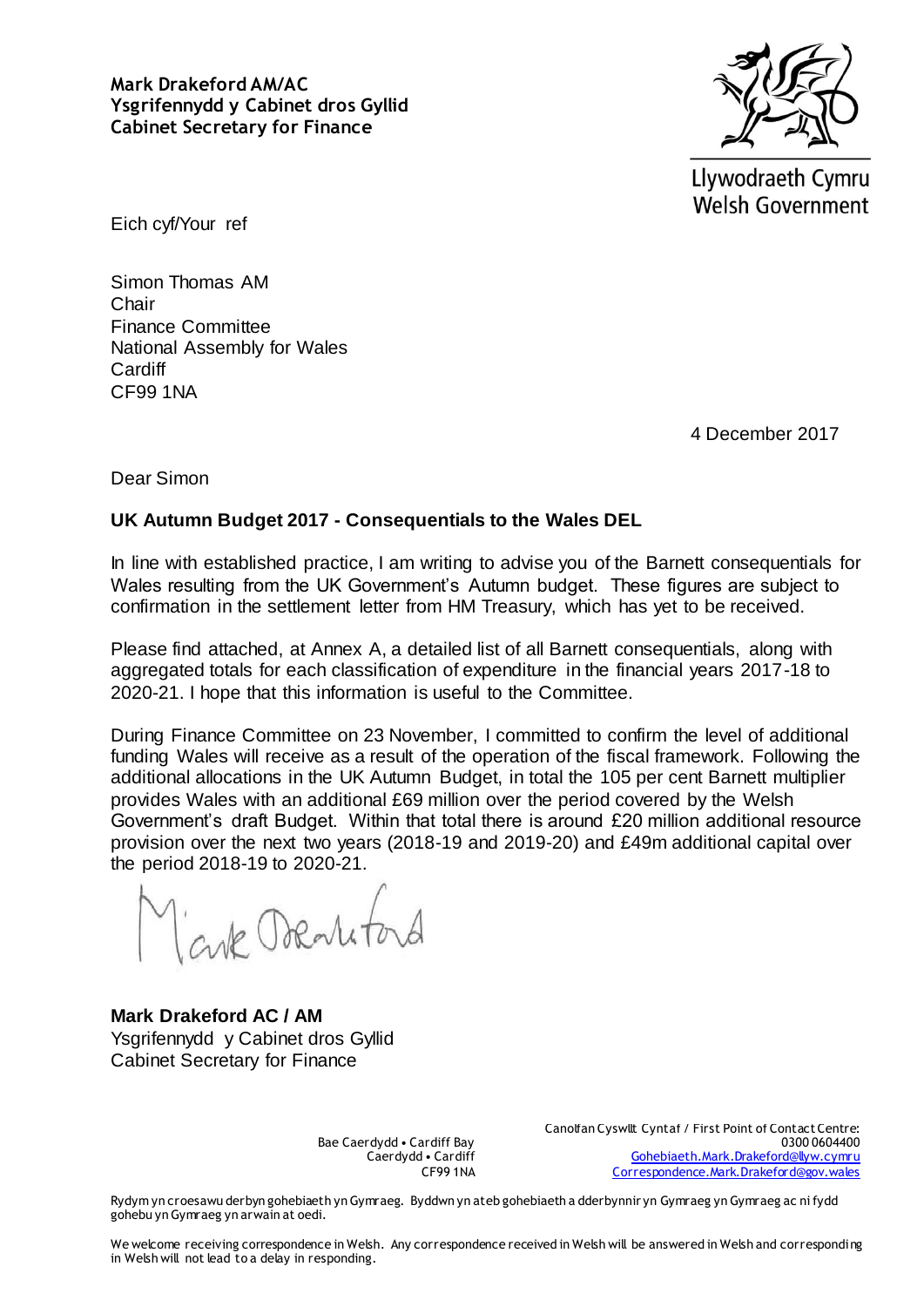**Mark Drakeford AM/AC Ysgrifennydd y Cabinet dros Gyllid Cabinet Secretary for Finance**



Llywodraeth Cymru **Welsh Government** 

**Annex A – Impact of the UK Government Autumn Budget 2017 on the Wales DEL**

## **Table 1. Barnett Consequentials Aggregates**

| <b>Expenditure Classification</b>              | £000s <sup>1</sup> |         |         |         |              |  |
|------------------------------------------------|--------------------|---------|---------|---------|--------------|--|
|                                                | 2017-18            | 2018-19 | 2019-20 | 2020-21 | <b>Total</b> |  |
| <b>Resource DEL</b>                            | 4,847              | 113,381 | 100,827 |         | 219,055      |  |
| Capital DEL (General)                          | 33,724             | 45,998  | 113,235 | 144.267 | 337,224      |  |
| Capital DEL (Repayable Financial Transactions) | 89,967             | 157,402 | 193,259 | 206,255 | 646,883      |  |
| <b>Total DEL</b>                               | 128,538            | 316,781 | 407,321 | 350,522 | 1,203,162    |  |

 $1$  Figures are subject to HM Treasury roundings.

<u>.</u>

Bae Caerdydd • Cardiff Bay Caerdydd • Cardiff CF99 1NA Canolfan Cyswllt Cyntaf / First Point of Contact Centre: 0300 0604400 [Gohebiaeth.Mark.Drakeford@llyw.cymru](mailto:Gohebiaeth.Mark.Drakeford@llyw.cymru) [Correspondence.Mark.Drakeford@gov.wales](mailto:Correspondence.Mark.Drakeford@gov.wales)

Rydym yn croesawu derbyn gohebiaeth yn Gymraeg. Byddwn yn ateb gohebiaeth a dderbynnir yn Gymraeg yn Gymraeg ac ni fydd gohebu yn Gymraeg yn arwain at oedi.

We welcome receiving correspondence in Welsh. Any correspondence received in Welsh will be answered in Welsh and corresponding in Welsh will not lead to a delay in responding.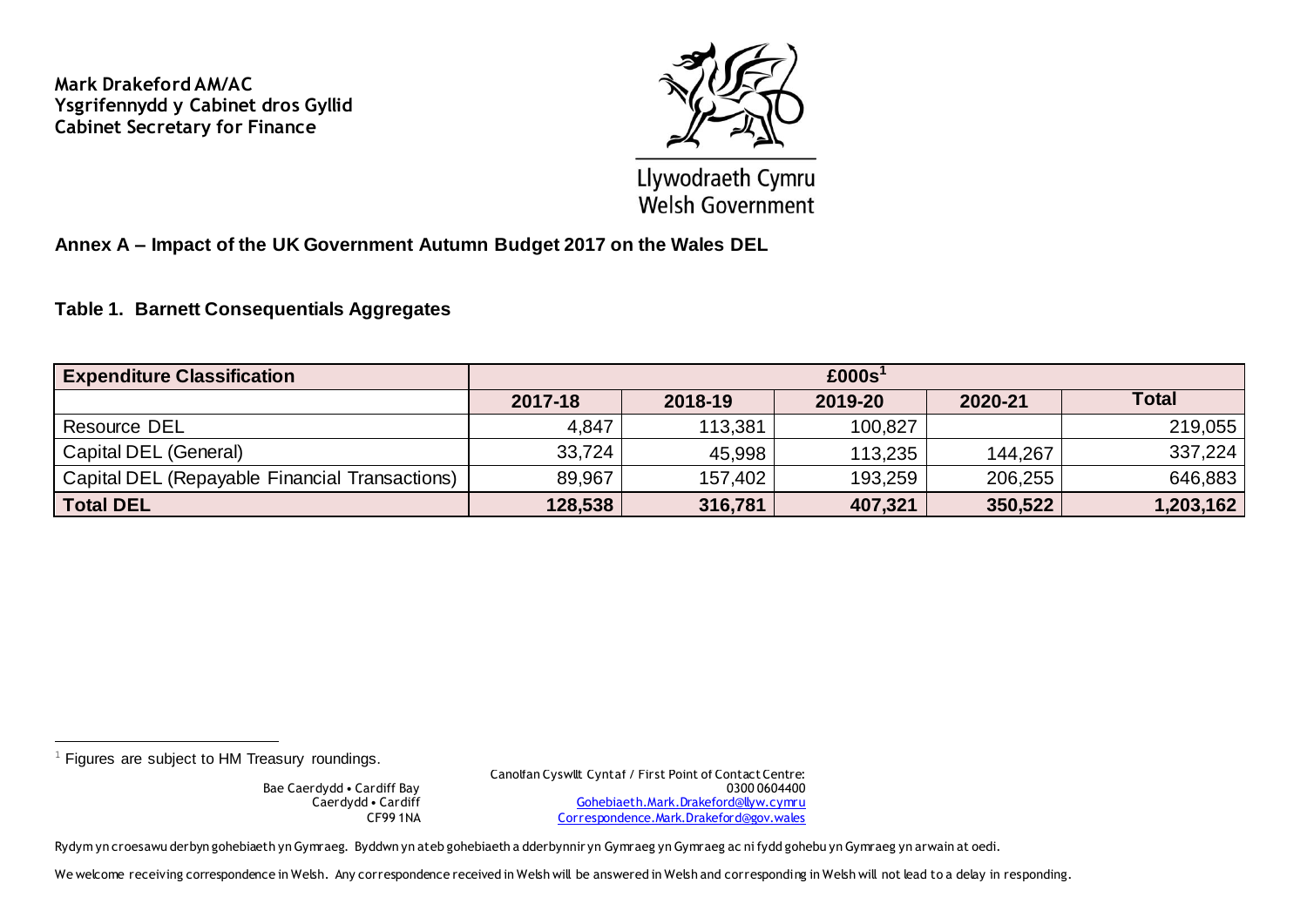

Llywodraeth Cymru **Welsh Government** 

## **Table 2 Consequentials**

|                                                                                |                                             | £000s   |         |         |         |
|--------------------------------------------------------------------------------|---------------------------------------------|---------|---------|---------|---------|
| <b>Measure</b>                                                                 | <b>Expenditure</b><br><b>Classification</b> | 2017-18 | 2018-19 | 2019-20 | 2020-21 |
| <b>Air Quality</b>                                                             |                                             |         |         |         |         |
| <b>Compliance Funding</b>                                                      | <b>RDEL</b>                                 | 675     | 732     | 732     |         |
| <b>Compliance Funding</b>                                                      | <b>CDEL</b>                                 | 281     | 2,533   | 3,378   | 2,252   |
| Clean Air Fund                                                                 | <b>RDEL</b>                                 |         | 2,534   | 3,097   |         |
| <b>Clean Air Fund</b>                                                          | <b>CDEL</b>                                 |         | 2,815   | 3,097   | 563     |
| <b>Transport</b>                                                               |                                             |         |         |         |         |
| <b>Nexus Rolling Stock</b><br>Replacement - NPIF                               | <b>CDEL</b>                                 |         |         | 1,216   | 1,678   |
| Transforming Cities Fund -<br><b>NPIF</b>                                      | <b>CDEL</b>                                 |         |         | 10,134  | 11,823  |
| <b>Local Roads</b>                                                             | <b>CDEL</b>                                 | 2,590   |         |         |         |
| Midlands Connect: Motorway<br>Hub                                              | <b>RDEL</b>                                 | 56      |         |         |         |
| Midlands Connect: Motorway                                                     | <b>CDEL</b>                                 |         | 113     | 56      |         |
|                                                                                |                                             |         |         |         |         |
| <b>Health</b>                                                                  |                                             |         |         |         |         |
| Health - Resource                                                              | <b>RDEL</b>                                 | 18,973  | 90,136  | 50,726  |         |
| Health - Capital                                                               | <b>CDEL</b>                                 | 28,488  | 19,930  | 39,860  | 48,363  |
|                                                                                |                                             |         |         |         |         |
| <b>Housing</b>                                                                 |                                             |         |         |         |         |
| Housing Infrastructure Fund                                                    | <b>CDEL</b>                                 |         |         | 10,134  | 33,780  |
| National Housing Fund (Small /<br><b>Stuck Sites infra and</b><br>remediation) | <b>CDEL</b>                                 |         | 12,949  | 16,890  | 5,630   |
| Land Assembly Fund - NPIF                                                      | <b>CDEL</b>                                 |         |         | 10,416  | 16,890  |
| Help to Buy Equity Loan                                                        | <b>FT</b>                                   | 89,967  | 136,021 | 157,809 | 179,203 |
| Home Building Fund for SMEs                                                    | <b>FT</b>                                   |         | 17,340  | 29,389  | 20,831  |
| <b>Estate Regeneration</b>                                                     | <b>FT</b>                                   |         | 2,815   | 3,941   | 4,504   |

<sup>2</sup> Resource DEL (RDEL), Capital DEL (CDEL) (general), Capital DEL (FT) (Repayable Financial transactions)

i<br>H

Canolfan Cyswllt Cyntaf / First Point of Contact Centre: 0300 0604400

Bae Caerdydd • Cardiff Bay Caerdydd • Cardiff CF99 1NA

[Gohebiaeth.Mark.Drakeford@llyw.cymru](mailto:Gohebiaeth.Mark.Drakeford@llyw.cymru) [Correspondence.Mark.Drakeford@gov.wales](mailto:Correspondence.Mark.Drakeford@gov.wales)

Rydym yn croesawu derbyn gohebiaeth yn Gymraeg. Byddwn yn ateb gohebiaeth a dderbynnir yn Gymraeg yn Gymraeg ac ni fydd gohebu yn Gymraeg yn arwain at oedi.

We welcome receiving correspondence in Welsh. Any correspondence received in Welsh will be answered in Welsh and corresponding in Welsh will not lead to a delay in responding.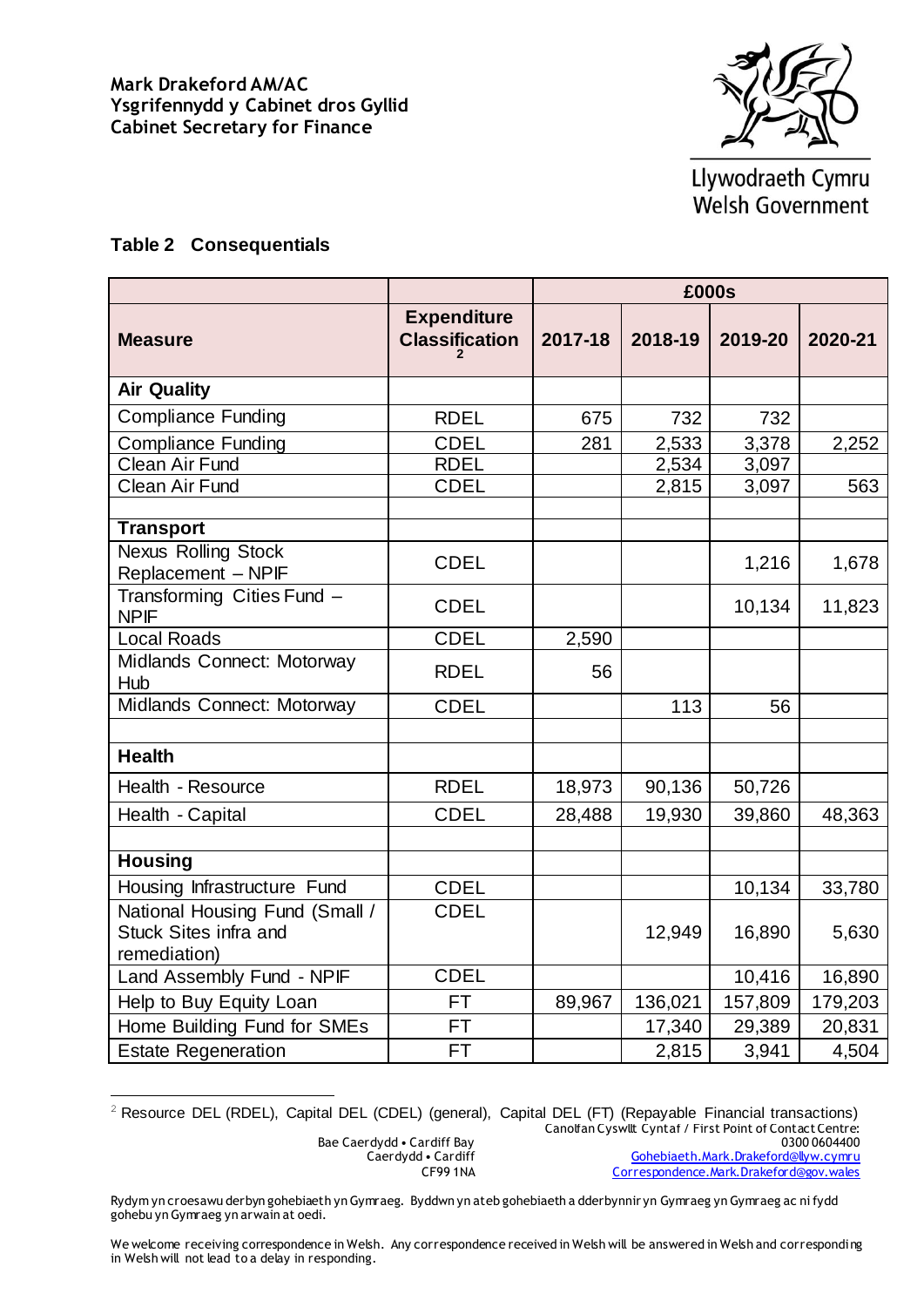|                                                                          |                                             | £000s     |          |          |         |
|--------------------------------------------------------------------------|---------------------------------------------|-----------|----------|----------|---------|
| <b>Measure</b>                                                           | <b>Expenditure</b><br><b>Classification</b> | 2017-18   | 2018-19  | 2019-20  | 2020-21 |
| Voluntary Right to Buy Pilot                                             | <b>RDEL</b>                                 |           |          | 3,941    |         |
| <b>Private Rented Access Scheme</b>                                      | <b>RDEL</b>                                 |           | 563      | 563      |         |
| Manufacturing Zones                                                      | <b>RDEL</b>                                 |           | 28       |          |         |
|                                                                          |                                             |           |          |          |         |
| <b>Education</b>                                                         |                                             |           |          |          |         |
| <b>Industrial Strategy - Skills</b>                                      | <b>RDEL</b>                                 |           | 2,491    | 4,189    |         |
| <b>Teacher Development</b>                                               | <b>RDEL</b>                                 |           | 450      | 788      |         |
|                                                                          |                                             |           |          |          |         |
| <b>Work and Pensions</b>                                                 |                                             |           |          |          |         |
| Relationship Support - Maintain<br>Funding                               | <b>RDEL</b>                                 |           | 281      | 371      |         |
|                                                                          |                                             |           |          |          |         |
| <b>Other</b>                                                             |                                             |           |          |          |         |
| Growth Hubs and Diffusion<br>Pilot                                       | <b>RDEL</b>                                 |           | 946      | 946      |         |
| <b>Office for Data Analytics</b>                                         | <b>RDEL</b>                                 | 6         | 20       | 20       |         |
| <b>Disabled Facilities Grant</b>                                         | <b>CDEL</b>                                 | 2,365     |          |          |         |
| <b>Waste Crime Enforcement</b>                                           | <b>RDEL</b>                                 |           | 281      | 281      |         |
| Jodrell Bank Observatory                                                 | <b>CDEL</b>                                 |           | 28       | 113      | 84      |
| Local Growth and<br><b>Regeneration Cultural Spend</b><br>(from Reserve) | <b>RDEL</b>                                 |           | 113      |          |         |
| Flood Defences (from Reserve)                                            | <b>CDEL</b>                                 |           | 563      | 1,013    | 450     |
| Flood Growth Fund (from<br>Reserve)                                      | <b>CDEL</b>                                 |           | 563      | 1,126    | 563     |
| Grenfell (from Reserve)                                                  | <b>RDEL</b>                                 |           | 524      | 524      |         |
|                                                                          |                                             |           |          |          |         |
| <b>Business Rates</b>                                                    |                                             |           |          |          |         |
| RPI to CPI in 2018-19 (change<br>in CG receipts)                         | <b>RDEL</b>                                 |           | 4,802    | 14,700   |         |
| RPI to CPI in 2018-19 (change<br>to LG DEL)                              | <b>RDEL</b>                                 |           | 8,180    | 14,700   |         |
| Continue 1k discount for Pubs<br>(change in CG receipts)                 | <b>RDEL</b>                                 |           | 586      |          |         |
| Continue 1k discount for Pubs<br>(change to LG DEL)                      | <b>RDEL</b>                                 |           | 991      |          |         |
| <b>Efficiency Review</b>                                                 |                                             |           |          |          |         |
| Savings - DCMS                                                           | <b>RDEL</b>                                 | $-2,477$  | $-2,308$ | $-3,997$ |         |
| Savings - DfE                                                            | <b>RDEL</b>                                 | $-12,386$ | $-6,193$ | $-2,421$ |         |
|                                                                          |                                             |           |          |          |         |
| Wales 5% additional 3                                                    |                                             |           |          |          |         |
| Wales 5% additional                                                      | <b>RDEL</b>                                 |           | 8,224    | 11,667   |         |
|                                                                          |                                             |           |          |          |         |

 $3$  Draft budget included an assumption of £47m for the 5% additional